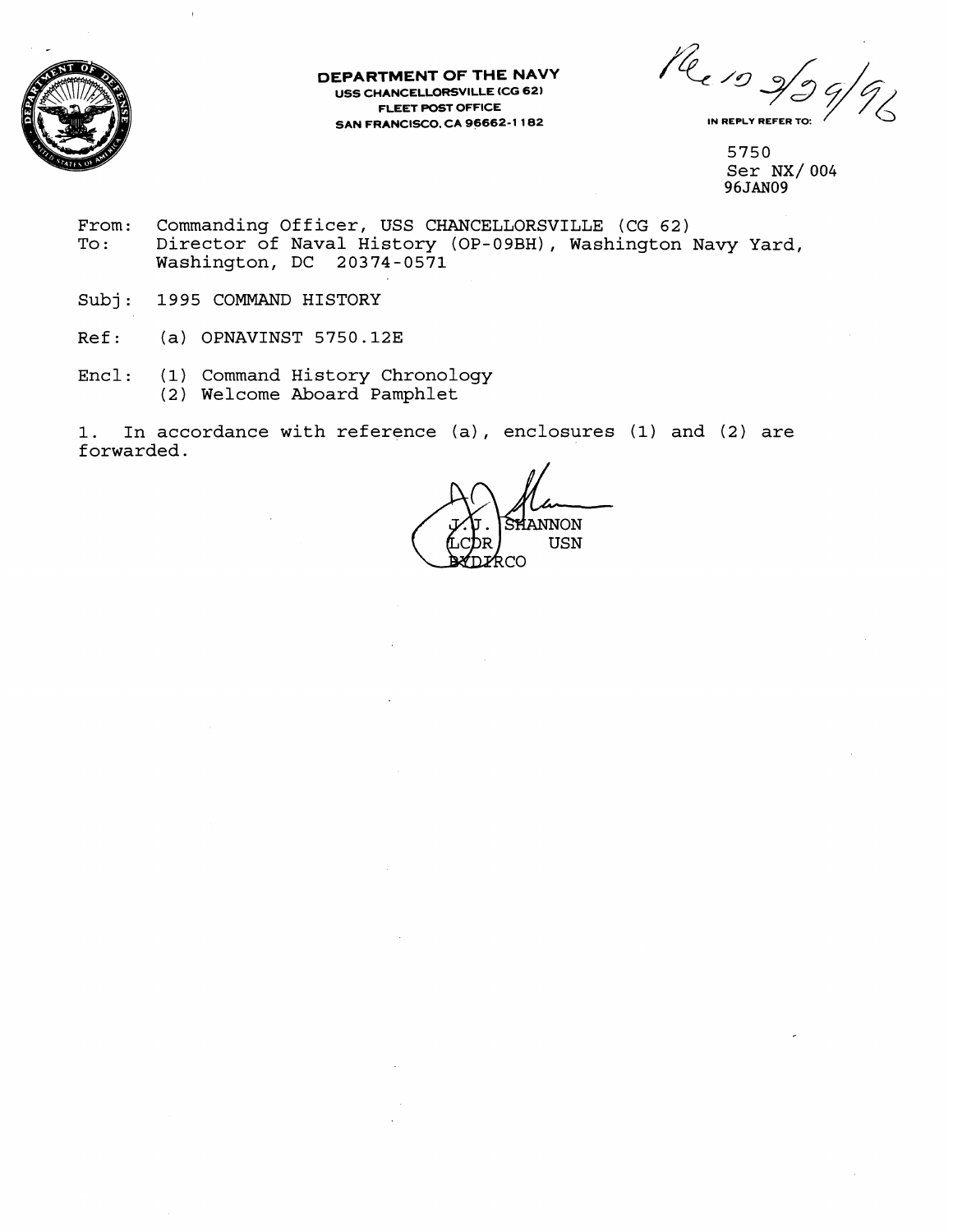## **USS CHANCELLORSVILLE (CG-62) 1995 KEY CHRONOLOGICAL EVENTS**

J.

| <b>DATE</b> | <b>EVENT</b>                                                                                                         |
|-------------|----------------------------------------------------------------------------------------------------------------------|
| $01$ Jan    | Inport San Diego. New Year's Day Dinner for<br>the Crew.                                                             |
| $03$ Jan    | Small Arms Qualification.                                                                                            |
| 09 Jan      | Ship's Explosive Safety Inspection (SESI).<br>Installation of 25 MM gun.                                             |
| $23$ Jan    | Combat Systems Readiness Review (CSRR).<br>Undersecretary of the Navy visits. PMT visit.                             |
| 25 Jan      | Deputy Secretary of Defense visit.                                                                                   |
| 28 Jan      | TEXAS THUNDER Communication Exercise.                                                                                |
| $30$ Jan    | Mrs. Lautenbacher visit.                                                                                             |
| $31$ Jan    | Fast cruise.                                                                                                         |
| 01 Feb      | Underway, Southern California. Anchor<br>commercial basin.                                                           |
| 02 Feb      | Vandalex. Unrep with USNS ANDREW J. HIGGINS.                                                                         |
| 03 Feb      | Inport San Diego.                                                                                                    |
| 06 Feb      | Rex/Extorp Onload via small boat. Kingfisher<br>installed.                                                           |
| 09 Feb      | VADM Martin visit.                                                                                                   |
| 10 Feb      | CAPT Raaz visit.                                                                                                     |
| 13 Feb      | Underway, MEFEX 95-2.                                                                                                |
| 17 Feb      | Unrep.                                                                                                               |
| 22 Feb      | Torpedo exercise, SOAR Oparea T4/T5. Conducted<br>Surface Ship Radiated Noise Measurement (SSRNM)<br>at SCARF range. |
| 23 Feb      | Inport San Diego.                                                                                                    |
| 27 Feb      | Ship's personnel inspection.                                                                                         |
| 28 Feb      | Retirement of EMCM (SW)                                                                                              |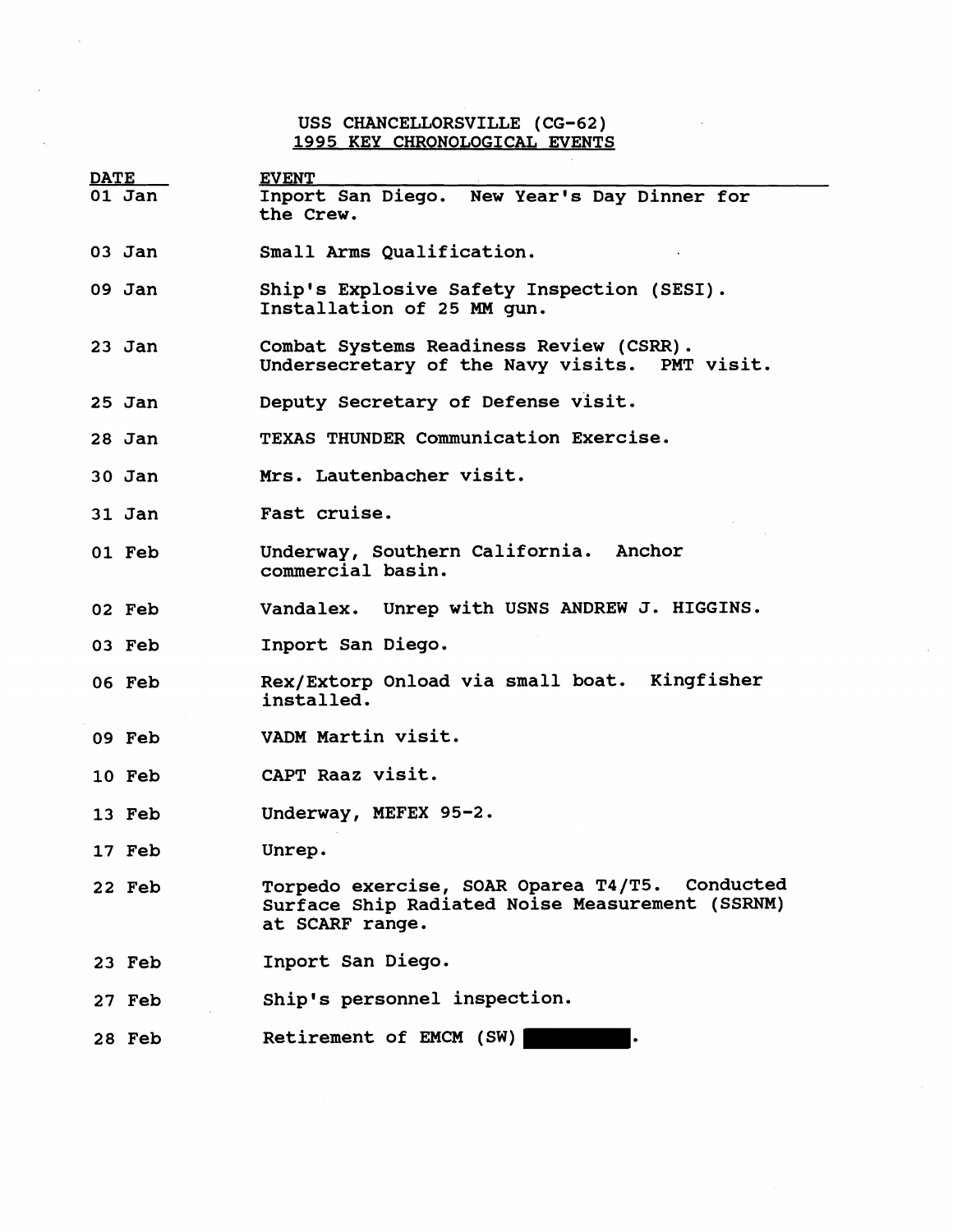- **01 Mar Underway, enroute Seal Beach. Board of Inspection and Survey (INSURV) rehearsal. Inport Seal Beach.**
- **02 Mar Weapons onload, Seal Beach. Underway, enroute San Diego.**
- **03 Mar Inport San Diego.**
- **05 Mar Friends of CHANCELLORSVILLE luncheon.**
- **06 Mar Command Inspection with RADM Marfiak.**
- **07 Mar Command Personnel Inspection with RADM Marfiak.**
- **10 Mar External dome dive inspection.**
- **13 Mar Board of Inspection and Survey (INSURV).**
- **14 Mar Underway for Underway Material Inspection (UMI). RADM Marfiak visit. Inport San Diego.**
- **18 Mar Begin Pre-Overseas Movement (POM) first leave period.**
- **27 Mar Small arms qualification.**
- **29 Mar**  Battle "E" ceremony. Begin POM second leave<br>period.
- **12 Apr Luncheon with RRDM Marfiak.**
- **19 Apr Fast cruise.**
- **20 Apr Underway. Moor Bravo Pier. Burial at sea. Unrep. Weapons onload.**
- **21 Apr Underway. Moor Pier Two.**
- **24 Apr Luncheon and visit with VADM Robinson.**
- **28 Apr Deployment day. Underway, enroute Pearl Harbor.**
- **30 Apr**  Receive JAG/LEDET from USS ELLIOT. Commence MAGEX **95-3.**
- **03 May Unrep with USS WILLAMETTE.**
- **04 May Transit inert minefield for Kingfisher training. Inport Pearl Harbor.**
- **06 May Underway, enroute Manila, Republic of Philippines. Photo exercise from Saberhawk, with Diamond Head in background.**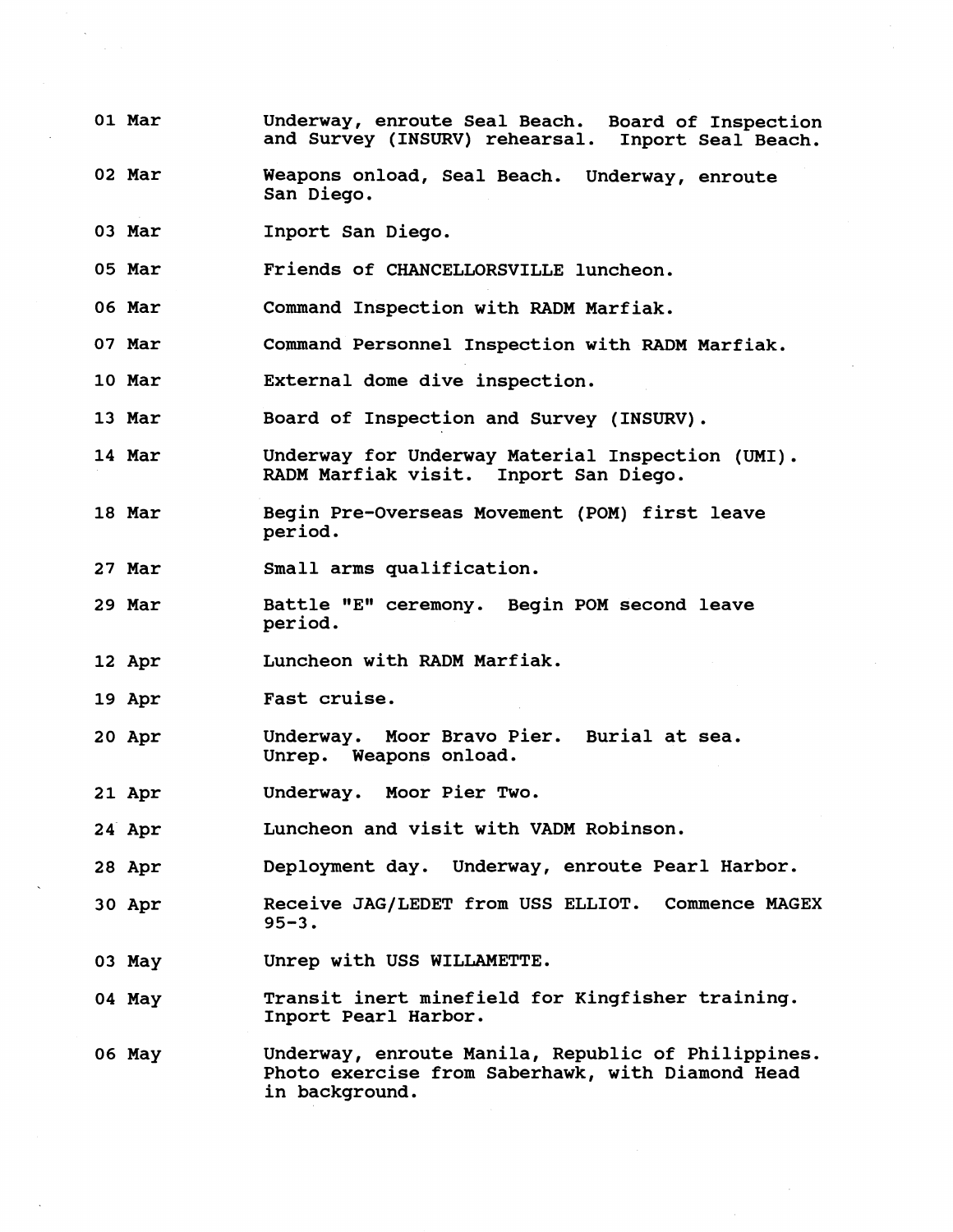- **09 May Small arms qualifications, flight deck.**
- **12 May Unrep with USNS PECOS. Inchop to Seventh Fleet.**
- **16 May Small arms qualifications, flight deck.**
- **18 May Transit San Bernadino Straits.**
- **19 May**  Anchor Manila Bay, Republic of Philippines, inport **Manila. philippine Navy cocktail Party.**
- **22 May Underway, enroute Singapore.**
- **25 May Three Ensigns are frocked to Lieutenant (Junior Grade).**
- **26 May Anchor Man-of-war Anchorage, inport Singapore.**
- **29 May Underway, enroute Phuket, Thailand. Transit Strait of Malacca.**
- **30 May Anchor Makhom Bay, inport Phuket Thailand.**
- **01 May Planning Conference for Royal Thai Navy Passex.**
- **03 Jun Underway, enroute Arabian Gulf. Royal Thai Navy Passex.**
- **04 Jun Unrep with USNS YUKON.**
- **06 Jun Shipwide Safety Standdown.**
- **08 Jun Chop to Commander U.S. Naval Forces Central Command (COMUSNAVCENT).**
- **10 Jun Unrep with USNS SAN JOSE.**
- **11 Jun Transit Strait of Hormuz. Unrep with USNS ERICSSON.**
- **12 Jun Inport Dubai, U.A.E. Turnover with USS LAKE CHAMPLAIN.**
- **14 Jun Underway, enroute Bahrain. Ammo crossdeck with USS LAKE CHAMPLAIN.**
- **15 Jun Anchor Bahrain. Inchop brief with NAVCENT.**
- **16 Jun Underway, enroute Northern Arabian Gulf (NAG).**
- **19 Jun Unrep with USNS ERICSSON.**
- **20 Jun PXO, LCDR Shannon, arrives.**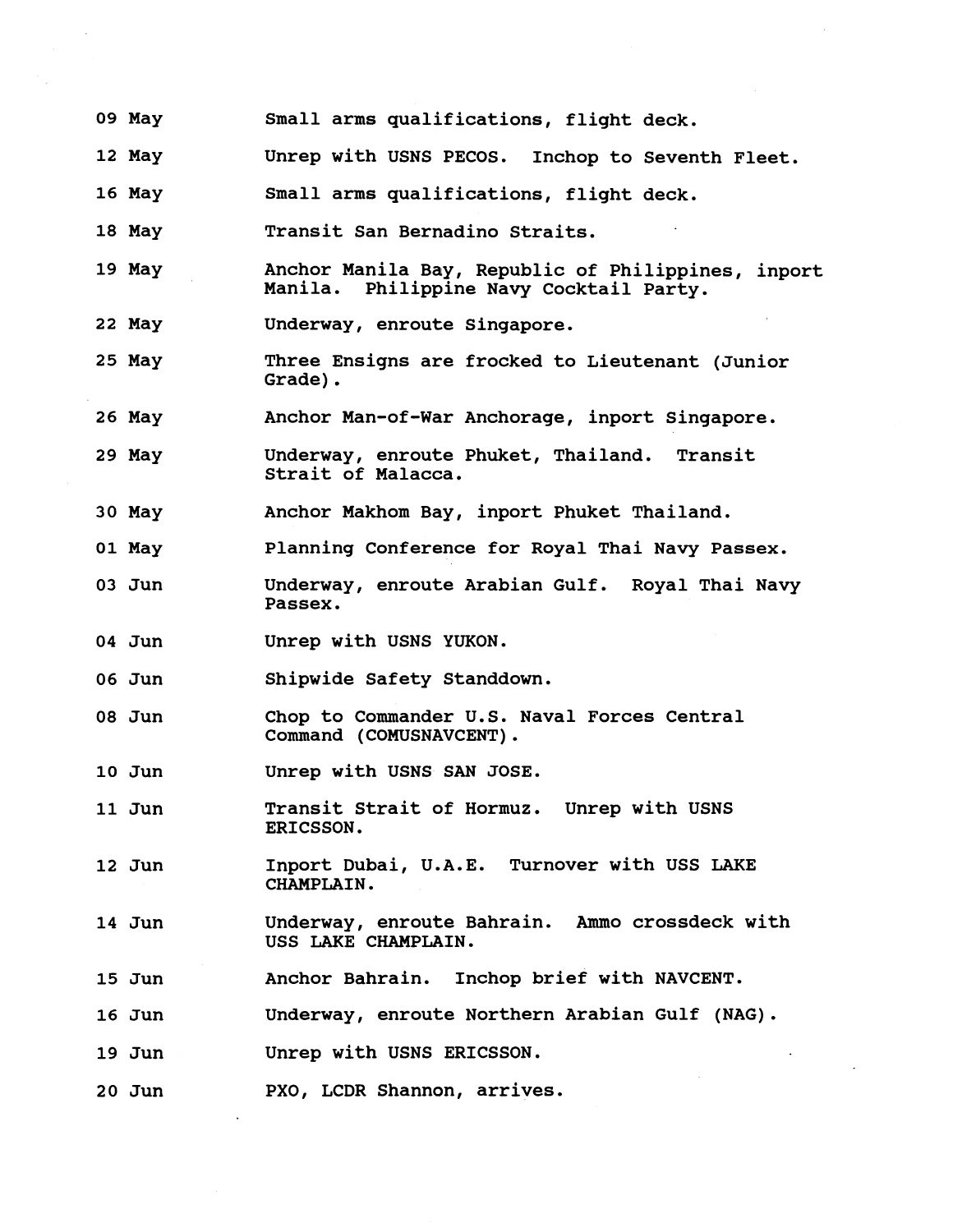- **23 Jun XO, CDR Johnstone, departs. Crossdeck of Midshipmen from USS ELLIOT.**
- **24 Jun LEDET detaches.**
- **25 Jun Vertrep with USNS SAN JOSE.**
- **27 Jun Unrep with USNS ERICSSON. LEDET arrives via Desert Duck.**
- **01 Jul Transfer of LEDET to USS OIBANNON. Fifth Fleet Commissioned.**
- **02 Jul**  Inport Dubai, U.A.E.

**06 Jul Underway, enroute CVN escort duties.** 

- **07 Jul Unrep with USS SACRAMENTO. RADM Nutwell visit.**
- **08 Jul Nautical Artist 95-2 exercise.**
- **10 Jul Towed Spar exercise with 2 A-10 aircraft.**
- **12 Jul TLAM exercise 95-16.**
- **14 Jul Vertrep with USNS SAN JOSE.**
- **16 Ju1 Unrep with USS SACRAMENTO.**
- **22 Jul Inport Dubai, U.A.E.**
- **31 Jul Underway, enroute NAG. Unrep with USS SACRAMENTO.**
- **05 Aug PCO, CAPT Hebert, arrives. Unrep with USS SACRAMENTO.**
- **09 Aug Inport Dubai, U.A.E.**
- **10 Aug Change of Command, CAPT Hebert relieves CAPT OIDonnell.**
- **24 Aug Underway, enroute CVN escort.**
- **26 Aug Unrep with USNS PECOS.**
- **31 Aug Tow Spar event for USAF F-16's. TLAM exercise.**
- **02 Sep Unrep with USS SACRAMENTO.**
- **03 Sep RHIB crossdeck transfer of personnel with HMS GLOUCESTER.**
- **06 Sep RAS with USS CYCLONE.**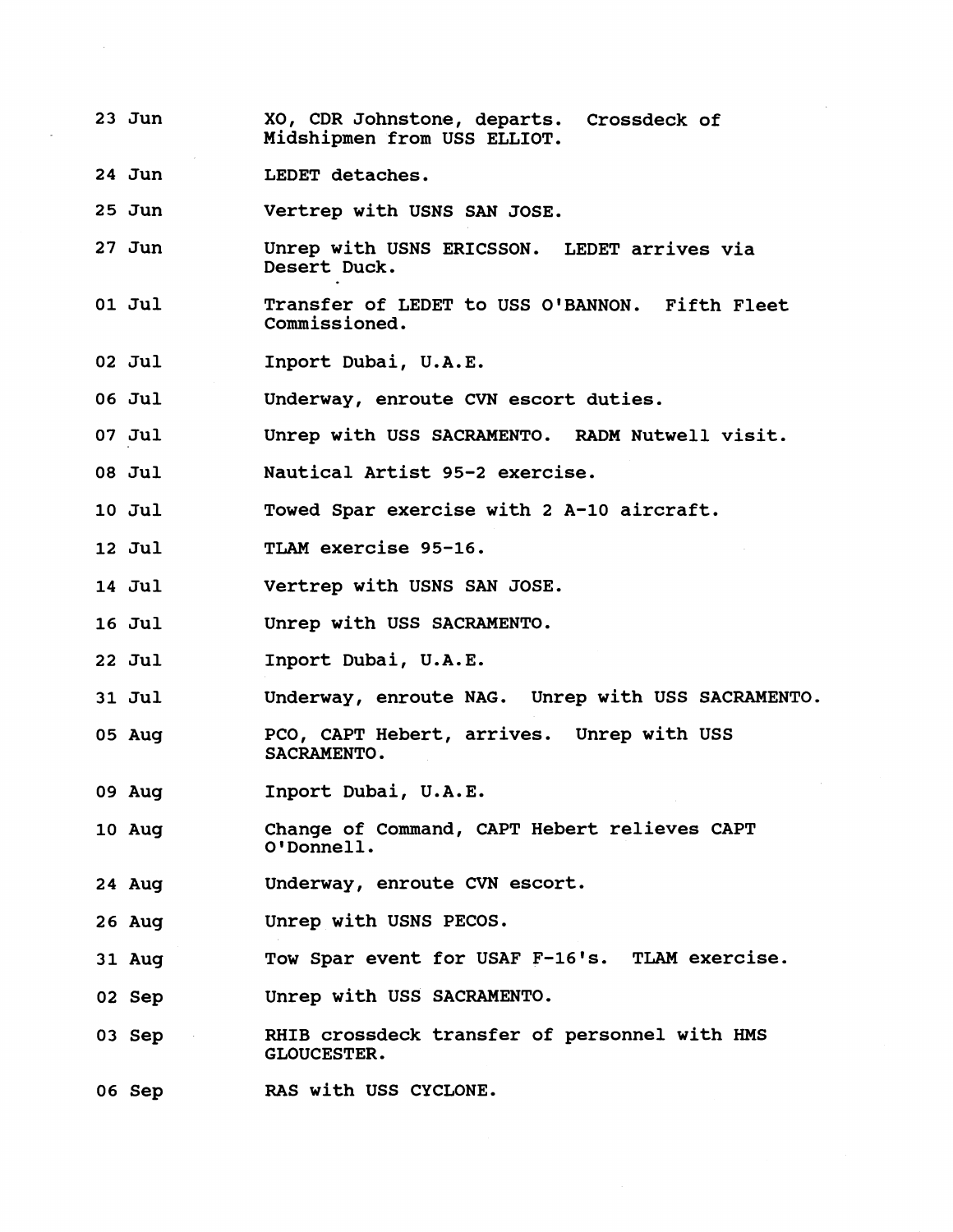- **07 Sep RHIB crossdeck transfer of personnel to HMCS CALGARY.**
- **08 Sep RHIB crossdeck transfer of personnel with USS CYCLONE. Conducted numerous anchoring evolutions in Northern Arabian Gulf.**
- **09 Sep RHIB crossdeck transfer of personnel with HMCS CALGARY.**
- **10 Sep Unrep with HMS BAYLEAF. Anchor Bahrain.**
- **11 Sep Visit by COMFIFTHFLT, VADM Redd. Awards ceremony on flight deck.**
- **13 Sep Turnover with USS CURTIS WILBUR.**
- **14 Sep Underway, enroute Sydney, Australia. E-6 advancement exams administered. Participated in formation steaming with USS ELLIOT and USS INGRAHAM. RAS (fuel) with USNS GUADALUPE. RAS (stores) with USNS SAN JOSE. RAS (ammo) with USS KILAUEA.**
- **17 Sep Ras (fuel) with USNS PECOS. USS INGRAHAM detached from SAG.**
- **18 Sep Chop to Seventh Fleet.**
- **19 Sep Crossed the Equator.**
- **02 Oct Moor, Sydney, Australia.**
- 03 Oct **HMAS CANBERRA hosts Officers of USS CHANCELLORSVILLE.**
- **04 Oct Flight deck party for E-6 and above.**
- **08 Oct Underway, enroute Pago Pago, American Samoa.**
- **12 Oct Cross International Dateline** - **repeat day.**
- **13 Oct Moor, Pago Pago, American Samoa for brief stop for fuel. Underway, enroute Pearl Harbor, Hawaii.**
- **19 Oct Moor, Pearl Harbor, Hawaii. Debrief with CINCPACFLT.**
- **20 Oct "Tigers" arrive Pearl Harbor.**
- **21 Oct Underway, enroute San Diego, California. Unrep with USS RAINIER.**
- **23 Oct 5Im Gunnery Exercise** & **irew works display.**